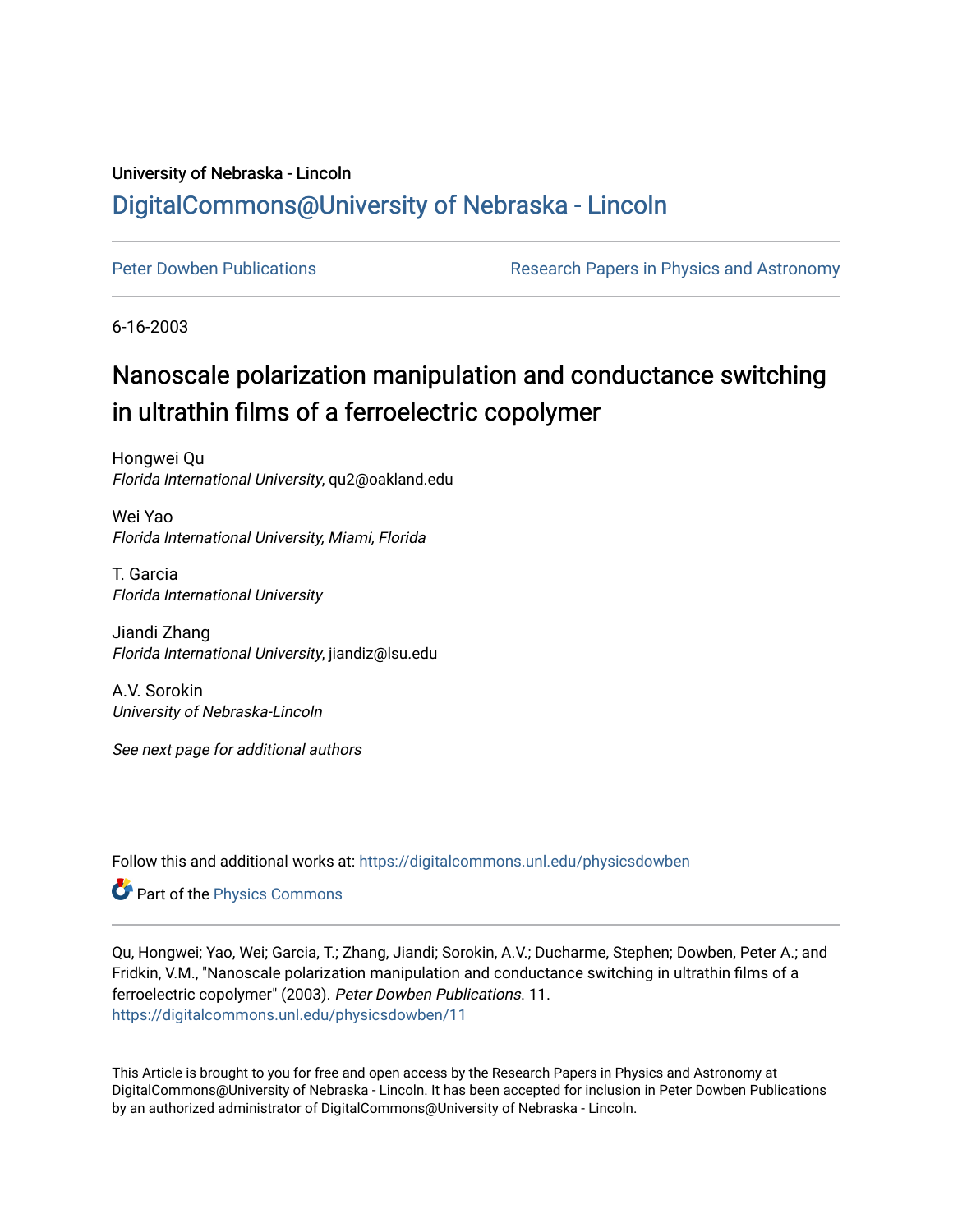## Authors

Hongwei Qu, Wei Yao, T. Garcia, Jiandi Zhang, A.V. Sorokin, Stephen Ducharme, Peter A. Dowben, and V.M. Fridkin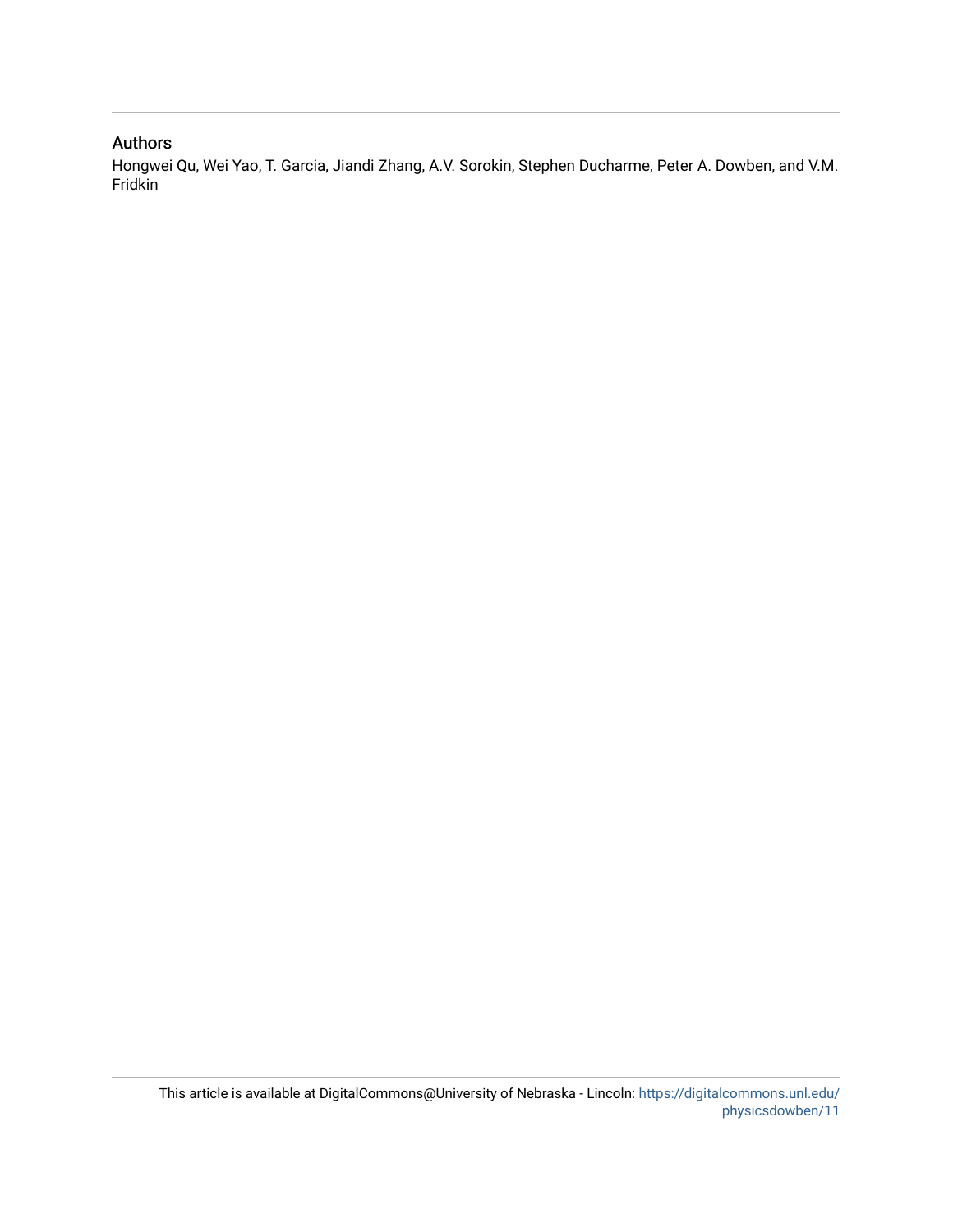## **Nanoscale polarization manipulation and conductance switching in ultrathin films of a ferroelectric copolymer**

Hongwei Qu, Wei Yao, T. Garcia, and Jiandi Zhang<sup>a)</sup> *Department of Physics, Florida International University, Miami, Florida 33199*

A. V. Sorokin, S. Ducharme, and P. A. Dowben *Department of Physics and Astronomy, Behlen Laboratory of Physics, Center for Materials Research*

*and Analysis, University of Nebraska-Lincoln, Lincoln, Nebraska 68588*

V. M. Fridkin

*Institute of Crystallography, The Russian Academy of Science, 117333, Moscow, Russia*

(Received 25 February 2003; accepted 15 April 2003)

We report the direct observation of induced molecular reorientation on a ferroelectric copolymer with a scanning tunneling microscope (STM). Ultrathin copolymer films of vinylidene fluoride ~70%! with trifluoroethylene ~30%! revealed a quasihexagonal close-packing structure with long-range polymer chain ordering. By flipping the polarity of the STM tip bias voltage, a reversal of local polarization was observed through an apparent lattice shift and was accompanied by an asymmetric "diode-like" character in tunneling current  $I(V)$ . These results clearly demonstrated conductance switching behavior on nanoscale with local polarization reversal. © *2003 American Institute of Physics.* [DOI: 10.1063/1.1582366]

The manipulation of electronic properties on a singlemolecule scale has been a recent goal for molecular electronics.<sup>1</sup> Conductance switching behaviors have been reported for molecular complexes. $2-6$  There is compelling evidence for reversible conductance transition associated with a molecular reorientation induced by a scanning tunneling microscope (STM). Molecular ferroelectrics, on the other hand, provide a framework for observing reversible conductance transitions.<sup>7</sup> Ferroelectric polymers present an avenue for fabricating stable and ultrathin films, $8-11$  with sufficient crystallinity to visualize individual monomer behaviors. $9,12$  We report here the STM-induced dipole reorientation on nanoscale in a ferroelectric copolymer material and the consequences on ''local'' perpendicular transport properties.

Recently, high-quality films of the ferroelectric copolymer of vinylidene fluoride with trifluoroethylene  $[P(VDF-TrFE)]$  have been fabricated using the Langmuir– Blodgett (LB) monolayer-transfer technique, permitting precise control of nanoscale structure. $8-10$  The molecular units (or monomers) with net dipole moments pointing from the electronegative fluorine to the electropositive hydrogen form chains that crystallize into parallel rows. In both the bulk and thin films, a first-order ferroelectric-to-paraelectric phase transition occurs at  $T_{\rm C}$  ~353 K.<sup>10,11</sup> Associated with twodimensional ferroelectricity in thin LB crystallized films,  $8-13$ there is no apparent critical thickness for ferroelectric behavior down to a film thickness of 1 nm, much thinner than any previous ferroelectric films.<sup>14,15</sup>

High-quality thin films with two nominal monolayer  $(ML)$  thickness of  $P(VDF:70\% - TrFE:30\%)$  for this study were grown on freshly cleaved, highly oriented pyrolytic graphite surfaces by horizontal LB deposition technique.<sup>8,9</sup> The samples were transferred into an UHV chamber with a base pressure of  $2.0\times10^{-10}$  Torr for the measurements. The surface of the samples was cleaned by gentle annealing at the temperature of  $\sim$ 420 K in UHV. The global ordering of the films was confirmed with low energy electron diffraction.<sup>18</sup> All the STM measurements were performed at RT in an Omicron variable-temperature STM.

Figure 1 presents a typical atomically resolved STM image of a 2-ML *P*(VDF-TrFE) film at RT. Every protrusion represents a monomer either  $-CH_2-CF_2$ – or  $-CHF-CF_2$ – cluster, indistinguishable from the image. As shown in Fig. 1, these monomers arranged themselves in parallel rows/chains and a quasihexagonal close-packing structure, resembling a projection of the bulk structure in the ferroelectric phase.<sup>11,16</sup> Through a careful calibration with a cleaved graphite surface imaged under exactly the same imaging conditions, we find that the intrachain monomer–monomer spacing *a* on this 2-ML film is  $2.4\pm0.1$  Å, which followed the substrate lattice spacing and is consistent with the previous measured results.<sup>16</sup> However, the average interchain spacing  $b$  is only about  $3.3\pm0.1$  Å, much smaller than that in the bulk. In thick films or the bulk, the intra- and interchain spacing is 2.56 and 4.56 Å, respectively.<sup>17</sup> This compression may be due to substrate induced in-plane strain.

We have directly employed the STM tip to induce a molecular reorientation and associated polarization change in the surface layer of the film by switching the polarity of tip bias  $V_{bias}$ . As shown in Fig. 2, the image was taken while flipping  $V_{bias}$  at  $\sim$  1/3 and at  $\sim$  2/3 of the vertical sweep during scanning. An apparent step change in the image brightness caused by flipping bias has been removed from Fig. 2. This is due to the asymmetric tunneling conductance with the bias polarity (see Fig. 3). The tunneling conductance appears higher with negative than equivalent positive tip bias. Some striking phenomena have been observed. (i) By flipping

a)Author to whom correspondence should be addressed; electronic mail: zhangj@fiu.edu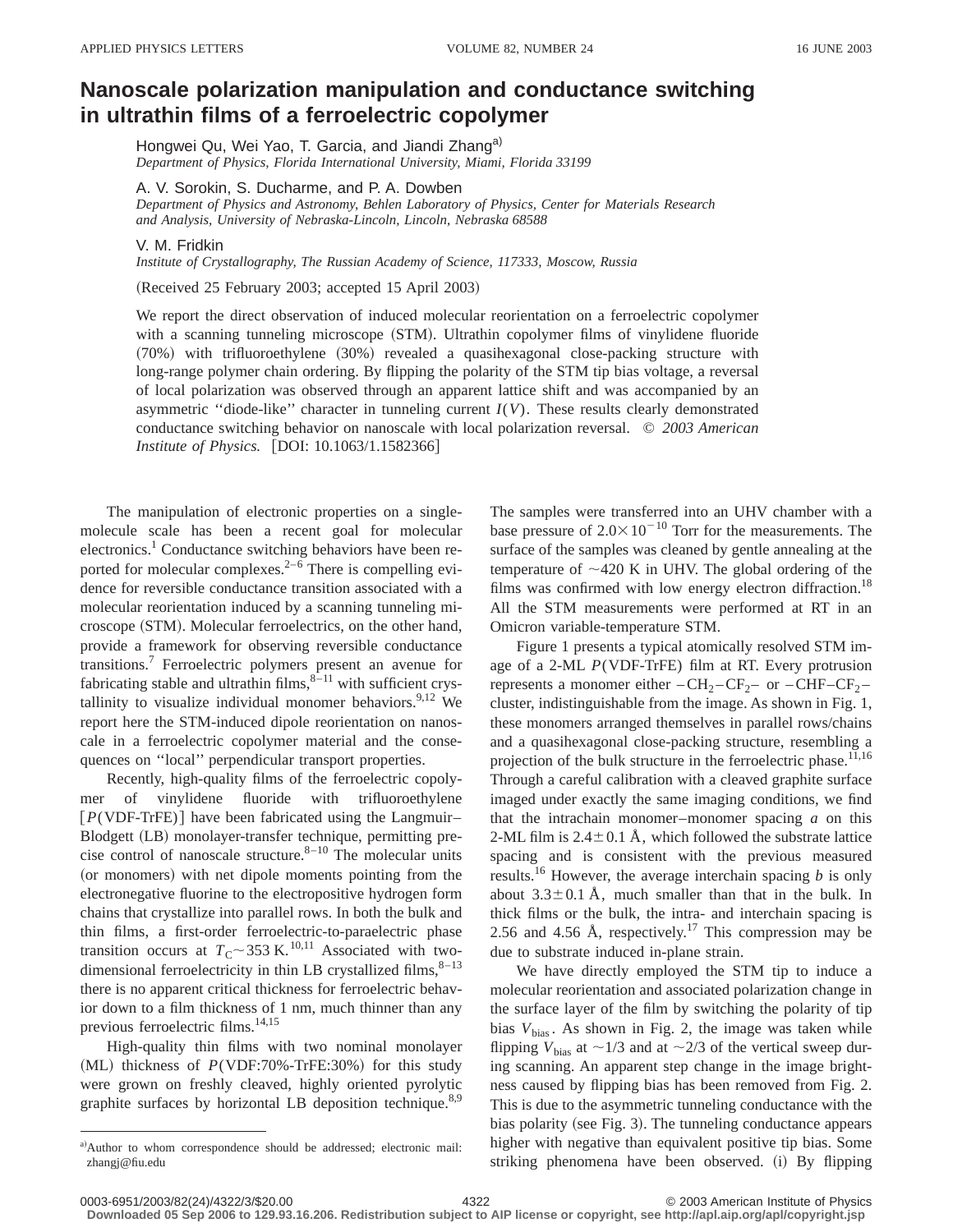

FIG. 1. (Color) A three-dimensional (3D) view of STM image on a 2-ML *P*(VDF-TrFE) copolymer film on graphite at RT. Every protrusion represents a  $-CH_2-CF_2$  – or  $-CHF-CF_2$  – cluster. The inset shows a ball model of the top-layer copolymer chain structure in ferroelectric phase. The image was taken with  $V_{bias} = -0.36$  V and  $I = 0.38$  nA (image size: 3.3 nm  $\times$ 3.3 nm).

*V*bias , an apparent lattice shift by about a half of interchain spacing (i.e.,  $\sim$ 1.65 Å) occurred in the direction normal to copolymer chains (Fig. 2). Such a shift did not appear when the scanning direction is parallel to the copolymer chain axis. The shift is not an instrumental artifact, and cannot be reproduced on the nonpolar clean graphite surface. (ii) By keeping the ratio of  $V_{\text{bias}}/I$  constant, such that the tip–sample gap remains roughly constant, it was found that the shift occurred only when 0.1  $V \leq V_{bias} \leq 1.0$  V.

The shift could be a consequence of electronic state effects due to the difference between the occupied and unoccupied density of states without any rearrangement of local lattice structure or bonds. Any apparent shift in STM image by flipping bias should then closely depend on the bias voltage. However, the observed shift is nearly independent of the bias voltage in the flipping range of 0.1  $V \leq V_{bias} \leq 1.0 V$ . Thus, the observed shift is likely to be structural in origin.

The more plausible explanation for the shift is based upon a local dipole moment rotation as well as a change of local structure in the top layer of the film induced by the tip field, as schematically shown in Fig. 2. A negative tip bias



FIG. 2. (Color) A 3D view of STM image on a 2-ML *P*(VDF-TrFE) copolymer film at RT, while the polarity of  $V_{bias}$  was flipped (as indicated by arrows) from 0.57 to  $-0.57$  V and then back to 0.57 V during imaging  $(I)$  $= 0.6$  nA and image size: 4.4 nm×4.4 nm). The tip-field  $(E)$ -induced monomer reorientations are schematically illustrated.



FIG. 3. An averaged tunneling current *I*(*V*) as a function of tip bias voltage taken at the top of 50 monomer protrusions of a 2-ML *P*(VDF-TrFE) film on graphite at RT, compared with that taken from the graphite substrate alone with exactly the same measurement conditions. The ''ON/OFF'' state occurs when the top-layer dipoles  $(P)$  that are rotated by the tip field  $(E)$ follow/oppose the bottom-layer dipoles that are pinned by the substrate (see insets with the arrows representing dipole moments).

will force the local dipoles underneath the tip to orient along the surface normal with the charge-positive hydrogen towards the vacuum, while a positive bias induces the dipoles to polarize into the opposite direction, resulting in necessary local dipole rotation or lattice distortion.

One possible mechanism for the rotation is that flipping the STM bias completely flips the dipole moment positioned right underneath the tip, but twists nearby monomer moments partially with some canting angle  $\theta$ . In the plane perpendicular to the chains, a rotation by  $\pi/2$  in one –C–C–, followed another  $\pi/2$  in next –C–C–bond, would result in a dipole reversal that remains in the surface plane. Such a dipole reversal requires a minimal chain length, but does result in a displacement. The displacement in chain position due to the induced canting then appears in the STM images. In this case, surface dipole moments are largely normal to the surface prior to the flipping, as suggested from the symmetry arguments based upon the results of photoelectron and other spectroscopy measurements.<sup>18,19</sup>

The other scenario is that the tip field locally induces a local polarization reversal of the surface layer from one dipole-canted phase to another but does not completely flip the dipole moments. In the negative tip-bias image (corresponding to the middle part of the image of Fig. 2), the surface dipoles are canted with an angle  $\theta$  relative to the surface normal and the imaged protrusions represent the  $-CH<sub>2</sub>/CHF-$  subclusters. When tip bias is flipped to positive the reversed field forces the local dipoles to rotate by amount of  $\pi-2\theta$  about the chain axis. These dipoles are canted inward with an angle of  $\pi - \theta$  relative to the surface normal and the imaged protrusions represent the  $-CF_2$  – subclusters. The rotation directly results in a lateral lattice shift perpendicular to the chain axis in the spontaneous image  $(Fig. 2).$ 

Since each dipole is still normal to chain axis during the rotation in either scenario, no intrachain lattice shift by flipping should be expected, consistent with what we observed when scanning along the chain axis. This anisotropy in the

**Downloaded 05 Sep 2006 to 129.93.16.206. Redistribution subject to AIP license or copyright, see http://apl.aip.org/apl/copyright.jsp**